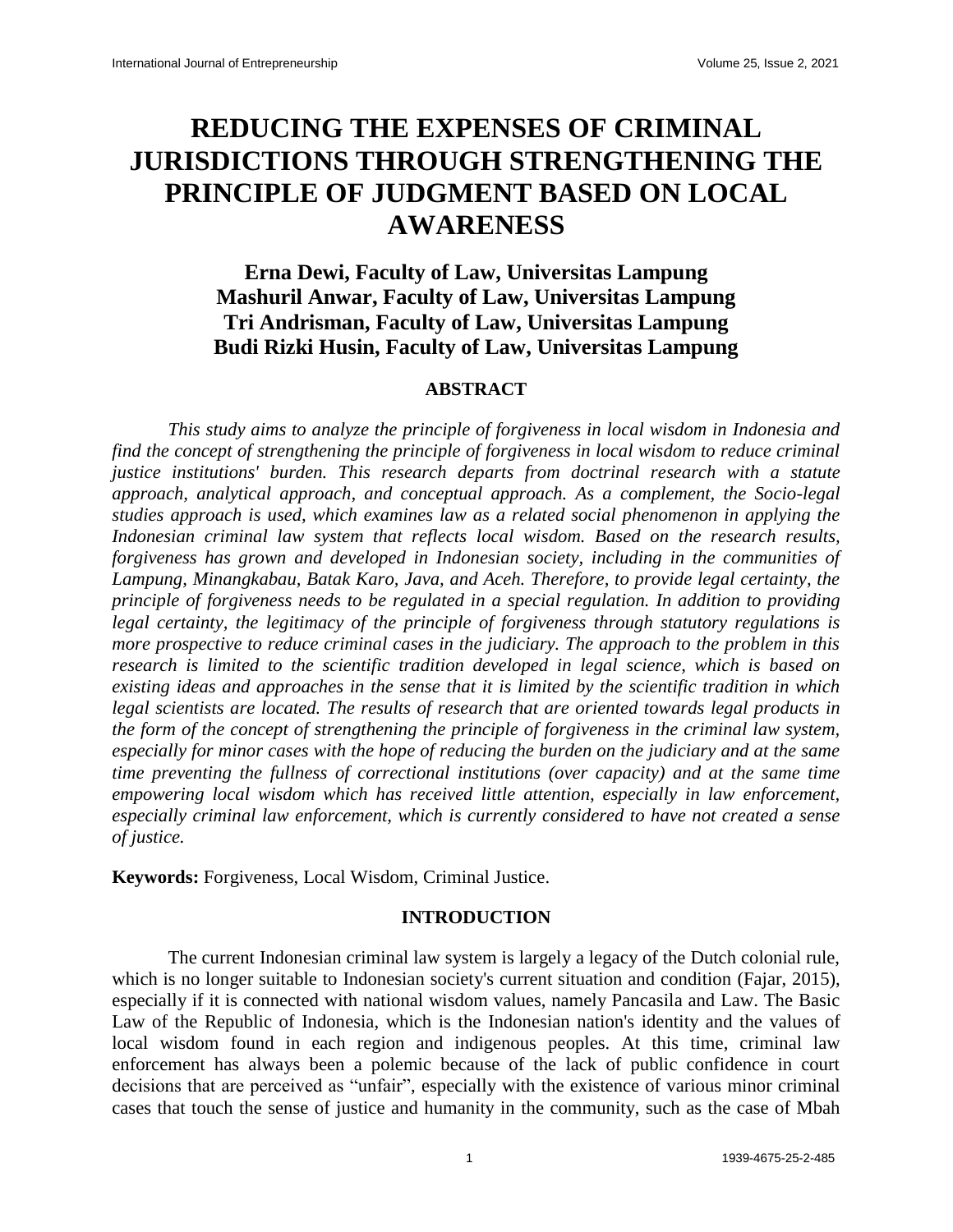Minah who stole 2 dropped out of 3 months in prison, stole 2 bamboo sticks, stole 2 glass coasters and many more, all of which were resolved through the judicial process. Meanwhile, if seen from the value of the losses incurred in the case, the state and law enforcement officials' costs and time are not balanced. Seeing this fact indicates that the current Indonesian law prioritizes legal certainty rather than benefit and justice. In other words, law enforcers currently still tend to have a formal/positivistic legalistic view. On the other hand, the community has a different view from what has been done by law enforcement officials, so that with the emergence of various cases/disputes that occur in the community, it is sufficiently resolved through local wisdom / local customary law because Indonesian people from long before independence already have local wisdom that reflects the values contained in Pancasila. For example, in the Lampung area, various cases can fulfill the elements as a criminal act as the provisions of Article 332 of the Criminal Code concerning taking away a woman who is not yet old enough (kawin lari/sebambangan) Article 310 of the Criminal Code concerning defamation, Article 351 of the KUHP and Article 359 of the Criminal Code regarding negligence resulting in the death of other people (died because of a hit/accident) and Article 360 of the Criminal Code concerning because of their negligence causing other people to receive serious injuries (due to traffic accidents), carrying sharp weapons (sajam) and so on (Dewi, 2014).

Efforts to reform or develop the law, especially the Penal Code, have been started since Indonesia's independence, namely with the promulgation of Law No. 1 of 1946 in conjunction with Law No. 73 of 1958, which applies the Criminal Code (KUHP) with various changes and adjustments to the situation. Indonesia, which was then continued with various national seminars on criminal law and criminology and scientific meetings both nationally and internationally, which were adopted in the framework of reforming national criminal law, especially material criminal law, which until now has not been ratified. In Book I of the New Criminal Code Bill, there are various new principles, one of which is the suggestion of forgiveness. Regarding the terms of forgiveness and forgiveness of most Indonesian indigenous people, even all ethnic groups, both from the religious side, culture, especially eastern culture, are commonly used both in big mistakes, especially in minor cases.

### **LITERATURE REVIEW AND HYPOTHESIS DEVELOPMENT**

### **Criminal Law System**

Every legal system contains at least the following elements: (1) laws or legal regulations enacted by the legislative body; (2) judicial decisions, traditions, and principles recognized by the judiciary with legally-binding effects; and (3) various types of legal institutions that determine and implement legal principles and decisions (Marbun, 2014). The Indonesian criminal law system consists of a sub-system of material criminal law regulated in the Criminal Code, which consists of 3 books, namely Book I on General Provisions, Book II on Crime, and Book III on Violations. Meanwhile, the formal criminal law sub-system is regulated in the Criminal Procedure Code (KUHAP), which is regulated in Law No. 8 of 1981(Suhendar, 2018), while the Sub-system of criminal law enforcement is contained in various rules (scattered) in Book I of the Criminal Code and Law No. 12 of 1995 concerning Corrections. The three provisions in the Indonesian criminal law system still need to be updated by the Indonesian national philosophy's basic values (Pancasila) and the Republic of Indonesia. As with the Criminal Code, there have been efforts to reform, namely the draft of the 2015 New Criminal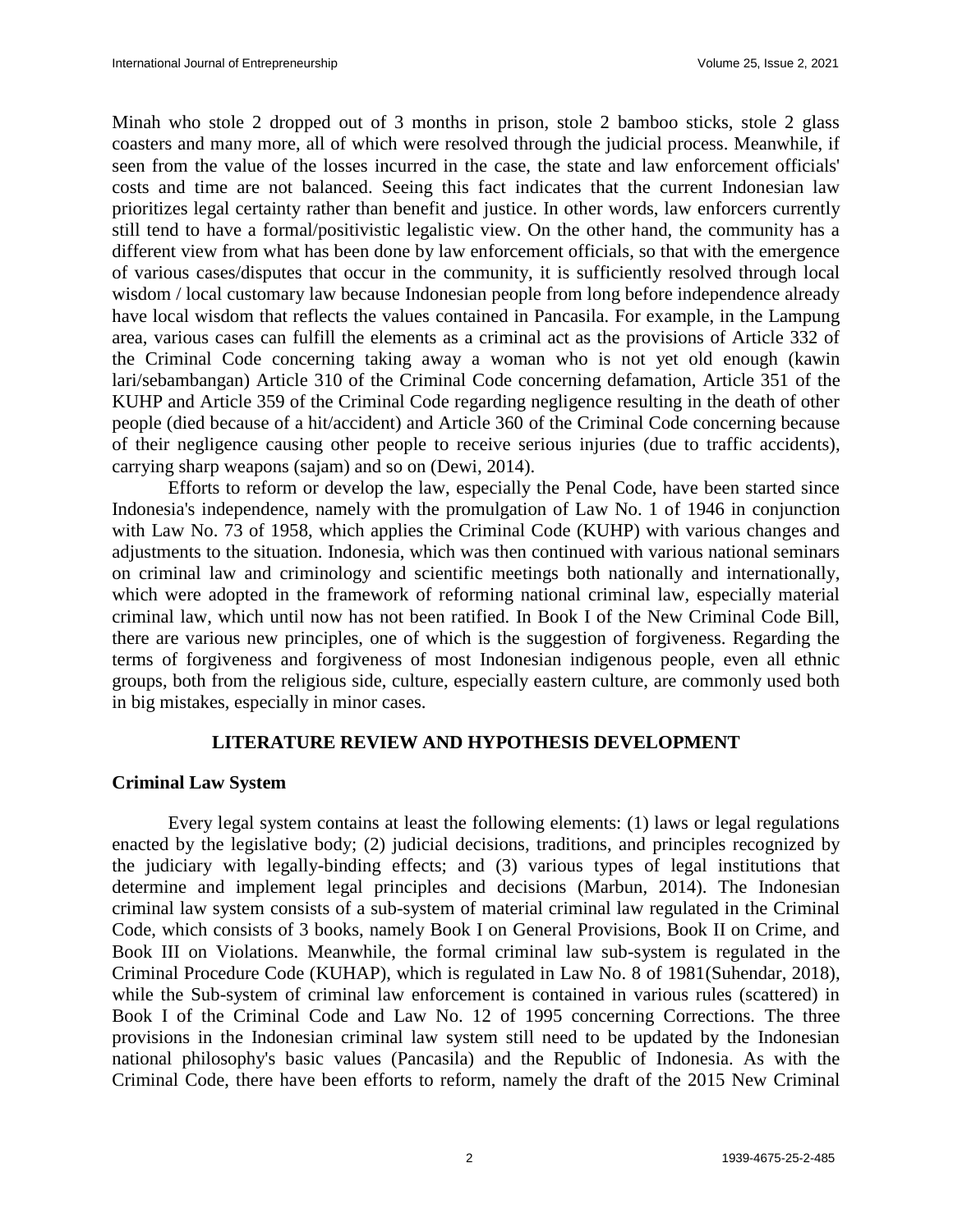Code Bill, which will soon be passed. Likewise, the Criminal Procedure Code and Law No. 12 of 1995 concerning correctional.

### **Principle of Forgiveness**

The word forgiveness comes from the Arabic root al-'afw. The word al- 'afw-which consists of three-letter particles, "ain, fa", and one letter mu'tall according to Ibn Faris, has two valid meanings, namely; leave (tark al-syai') and seek/demand something (thalab). Then there are many derivations from it, which do not have a significant difference in meaning. So, when it says 'afw Allah' an khalqihi, it means tarkuhu iyyahum fala yu'aqibhum (Allah allowed them, so he didn't punish him) (Khasan, 2017). The principle of forgiveness in positive Indonesian law has not been regulated. In other words, there is no legal umbrella, only recently recognized among the customary law community in each region in Indonesia. Currently, the development of criminal law in Indonesia has entered a process of reform with the existence of a draft law on the criminal code, one of which is an effort to accommodate the interests of victims and families without prejudice to the interests of suspects and defendants are included in one of the articles, namely forgiveness (judicial pardon) (Farikhah, 2018). For example, in the customary law community of Lampung, there are often various cases, especially minor cases that are recognized by the community to be resolved by custom or kinship, to restore or resolve conflicts.

### **Local Wisdom**

What is meant by local wisdom is a way of behaving and acting on a person or group of people to respond to specific physical and cultural changes. According to Rahyono, local wisdom is the human intelligence possessed by certain ethnic groups obtained through community experience (Fajarini, 2014). When viewed from its function and form, local wisdom can be understood as a human effort by using its mind (cognition) to act and behave towards something, object, or event that occurs in a certain space. The definition above is arranged etymologically, where wisdom is understood as a person's ability to use his or her mind in acting or behaving due to an assessment of something, object, or event that occurs. As term wisdom, it is often defined as "wisdom/policy" (Ridwan, 2007).

Substantially, local wisdom is the values that apply in a community (Parmin, 2016). The values are believed to be true and become a reference in the local community's daily behavior. Therefore, it is very reasonable if Greetz said that local wisdom is an entity that determines the dignity of humans in the community. This means that local wisdom, which contains intelligence, creativity, and local knowledge from elites and society, determines the development of civilization in society. Meanwhile, Moendardjito in Ayatrohaedi said that regional cultural elements are potential as local geniuses because their ability to survive until now has not been tested so that their characteristics are first, being able to survive against external cultures, secondly, having the ability to accommodate cultural elements from outside the ability to integrate elements of external culture into the original culture, fourth, to have the ability to control, fifth, to be able to give direction to cultural development (Geriya, 2016). Nyoman Sirtha also says that the forms of local wisdom in society can be values, norms, ethics, beliefs, customs, customary laws, and special rules. Because of its various forms and its lives in various cultures of the community, its functions vary. It is further explained that there are several functions and meanings of local wisdom, namely:

a) Serves for the conservation and preservation of natural resources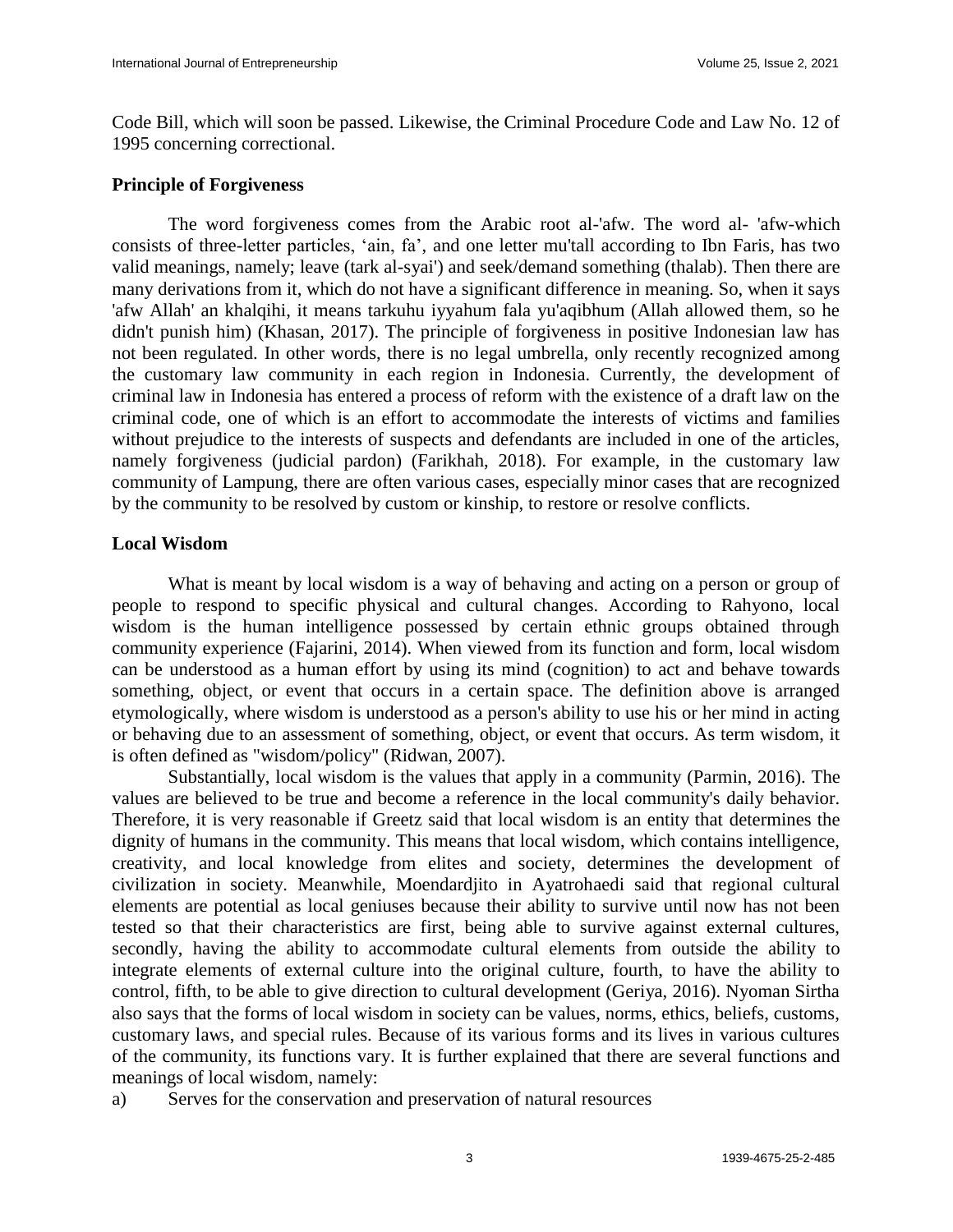b) Serves for the development of human resources, for example relating to life cycle ceremonies, the concept of handa pat rite

c) Serves for the development of culture and knowledge, such as Saraswati ceremonies, belief, and worship of the banner.

d) Serves as advice, belief, literature, and challenges

e) Social meaning such as communal integration ceremony/relatives

f) Has social meaning, for example, in agricultural cycle ceremonies

g) Has ethical and moral meaning, which is manifested in the Ngaben ceremony and the purification of ancestral spirits

h) Political meaning, for example, languishing bowl and patron-client power.

According to Fuad Hasan, local wisdom as a plural archipelago culture is a living reality that cannot be avoided. Comparison materials find a common view of life-related to the values of virtue and wisdom (Vertue and wisdom) (Hasan, 2010). Local wisdom is a scientific phenomenon by quoting Setiono's opinion that local wisdom is an attempt to find the truth based on facts or symptoms that apply specifically in a certain culture (Setiono, 2002). This definition can be equivalent to the definition of indigenous psychology, which is defined as a scientific effort regarding native human behavior or thoughts that are not transformed from the outside and designed for people in that culture so that the result of indigenous psychology is the knowledge that describes local wisdom, which is a description of attitudes or behavior that reflect indigenous culture.

Local wisdom describes a specific phenomenon that will usually characterize these community groups' communities, which can be seen from the perspective of values from various archipelago regions. Various examples can be put forward. For example, the Jambi community knows Sloka api-api flying malaminggap at the end of maize corn. The dunio karam, seven times, returns to the jugo hamlet (Adenry, 1999), meaning that someone will return to their hometown one time. The expression manifested in this rhyme contains rhymes about the meaning of homeland love for everyone. There is also a known concept, "take the seeds of absorbable dumps", meaning that the equivalent is to take out the trash, which is to take something good and useful then throw away something that is not good. This expression contains advice that refers to education so that everyone can distinguish between what is good and what is not. Papua, there is a belief in Te Aro Neweak Lako or "nature is me" (Andi, 2021), Mount Erstberg and Grasberg is believed to be the head of Mama, the land is considered a natural resource carefully, as well as the Undau Mau people, West Kalimantan, there is a tradition of developing environmental wisdom in a pattern. By classifying forests and their use, the arrangement of residential spaces is carried out by rotation by determining the fallow period. They recognize taboo so that the use of technology is limited to simple and environmentally friendly agricultural technology. Likewise, the Dayak Kenyah people, East Kalimantan, have a tradition of tana ulen, where forest areas are controlled and become indigenous peoples' property. Land management is regulated and protected by customary rules (Daily, 2010).

### **Judicial Institution**

Judicial institutions formulate norms that influence or supervise the parties' peaceful settlement of disputes (Zulfikar & Jumiati, 2017). Talking about judicial institutions does not only look at the party who is judging, in this case, the judge. However, it starts from the initial stage of the operation of the criminal justice process, namely the preliminary stage, namely the investigation and investigation stage, namely the police institution, the prosecution, namely the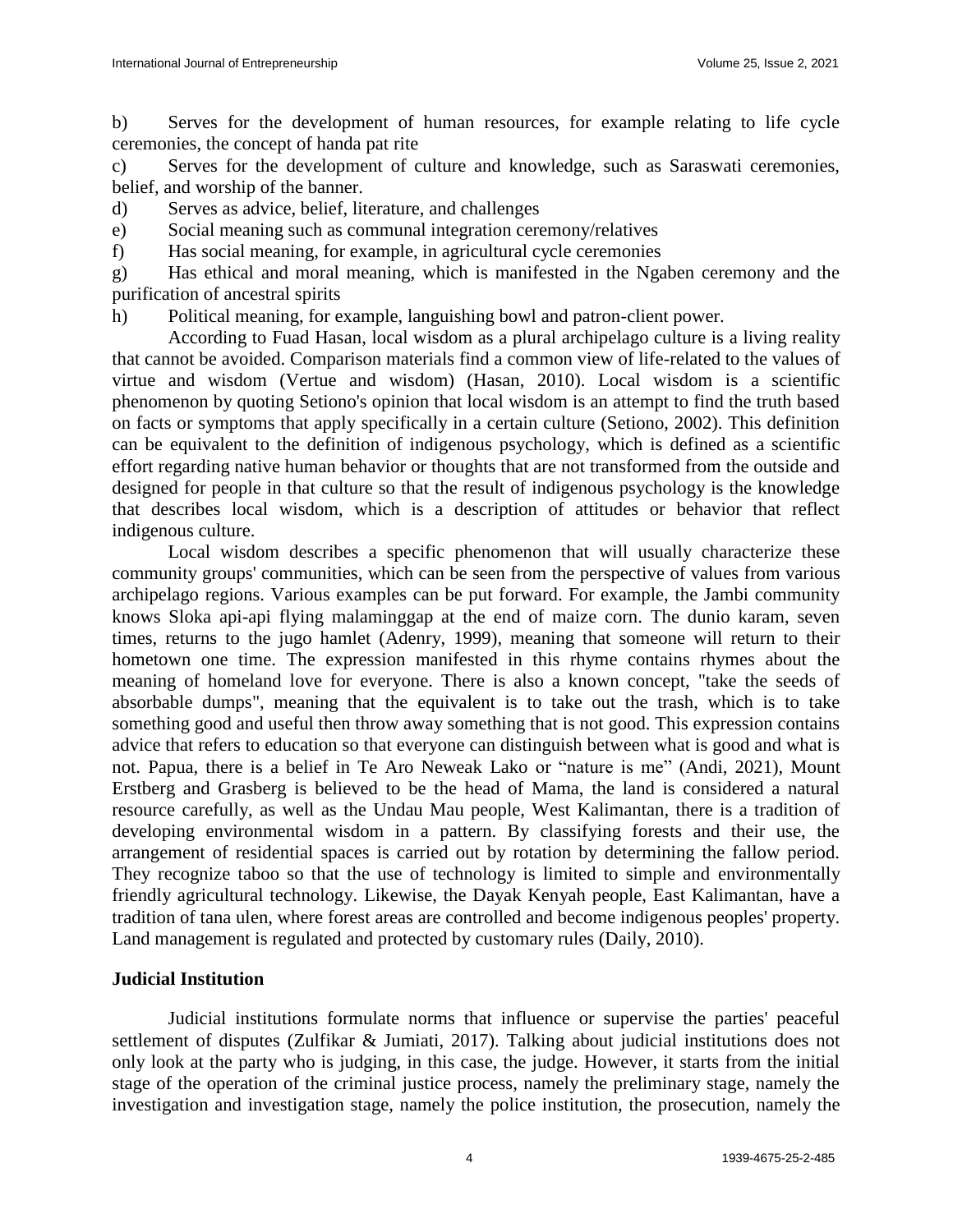public prosecutor and the court institution, namely the court starting from the first level of the district court, high court and the Supreme Court (MA) as well as other related parties including correctional institutions which will produce outputs by the objectives of the criminal justice system both short-term, medium-term and long-term goals (social welfare).

The first-year research resulted in findings related to the existing conditions of the principle of forgiveness in the customary law community and strengthening the principle of forgiveness in the criminal law system. Therefore, further research in the second year formulated the following problems: (1) the application (trial) of strengthening the legality principle in the criminal law sub-system, especially in material criminal law (providing input to the drafting team of the National Criminal Code Bill; (2) disseminating the principle of forgiveness to institutionsrelated institutions and community leaders to reduce the burden on the judiciary, especially in the context of resolving minor cases. This further research is expected to find and produce the truth, namely: (1) the application (trial) of strengthening the legality principle in the criminal law subsystem, especially on material criminal law (providing input to the drafting team of the National Criminal Code Bill) to include the principle of forgiveness in Book 1 of the General provisions as a new principle in the upcoming criminal law system; (2) socializing the principle of forgiveness to related institutions and community leaders so that reducing the burden on the judiciary, especially in the context of solving cases light that occurs in society and can be resolved outside the court with various models based on restorative justice (peace/recovery in its original state).

### **RESEARCH METHODOLOGY**

This research departs from doctrinal research using a statutory approach, an analytical approach, and a conceptual approach (Marzuki, 2005). As a complement, a Socio-legal studies approach is used. The legal materials used in this research are primary and secondary legal materials. Primary legal materials consist of criminal law legislation related to the criminal law system, secondary legal materials in the form of the Draft National Criminal Code, criminal law and customary law literature, research results, scientific papers, dictionaries, scientific journals, especially those related to criminal law and reform of criminal law. Field data obtained through interviews are used as supporting data to complement secondary legal materials, sourced from agencies related to the criminal law system and local wisdom.

Data collection techniques used were identification and documentation. Legal materials are collected and then inventoried, classified, and then analyzed according to the study's problem. Meanwhile, field data were collected through in-depth interviews, direct observation, and focus group discussions. Analysis of legal materials is carried out using qualitative methods because it is felt that it is more appropriate to study human life values in limited cases, especially in cases classified as minor.

### **RESULTS AND DISCUSSIONS**

Forgiveness has big implications, where through forgiving, someone will feel freed from the burden of guilt. Forgiveness is not just an outward action but also accompanied by a commitment to be ready to accept and be sincere about the act of forgiving (Jamal, 2012). So that the word "sorry" can be interpreted as a form of restoring a state that has been damaged due to human error, forgiveness is also to improve human life. In traditional law in various Indonesian regions, historically and sociologically, forgiveness has been recognized as a form of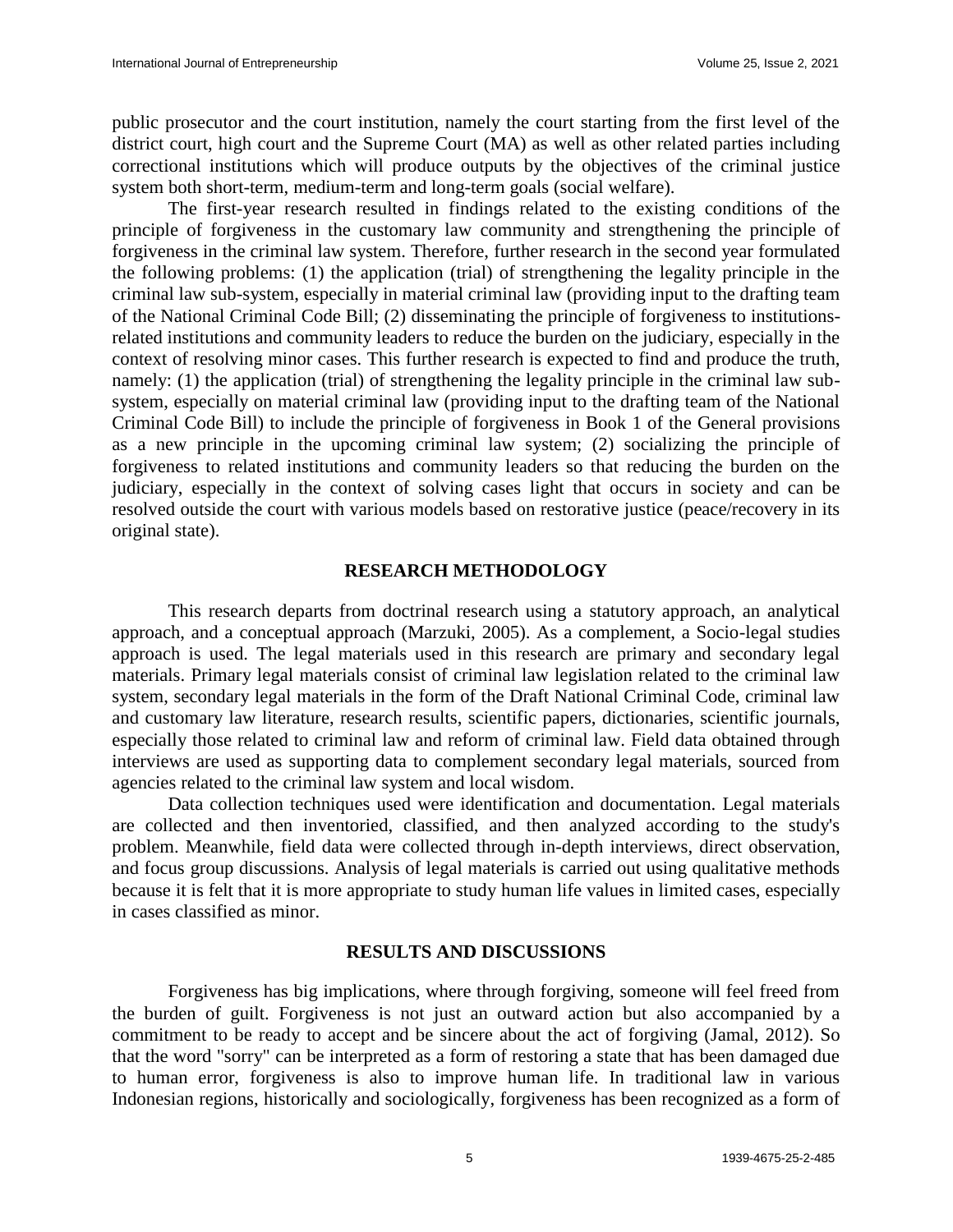customary sanction. This customary sanction is imposed on perpetrators of customary criminal law violations in the form of an obligation to apologize to the victim and his family. This is seen as an effort to restore balance (harmony) which was disturbed due to violations of norms (Soepomo, 1980). In Indonesia, various customary laws still exist in indigenous peoples, including the Karo Batak Community, the Lampung Menggala Community, Minangkabau, where the indigenous people recognize forgiveness and practice it in their daily life. And has been practiced in criminal justice decisions in Java and Aceh.

### **Forgiveness in Batak Karo Society**

The life of the Batak Karo indigenous people cannot be separated from their beliefs. The indigenous people of Batak Karo embraced animism then some of them converted to Islam and Protestant or Catholic Christianity. Residents who still adhere to animist beliefs then integrated under the guidance of Hinduism. Thus philosophically, the Karo Batak community's cosmological construction is colored by Hindu cosmology even though they no longer adhere to Hinduism (Surbakti, 2015). Human life and the Batak Karo community are closely related to the mind, which is formed from the pattern of kinship that has the delicacy of the telu structure, which describes the basic structure of kinship, which encompasses three kinship relationships both based on blood and marital relations and is called sangkep enggaluh (completeness of life) (Surbakti, 2015).

Moral values in the Batak Karo community are taught from generation to generation, both in special meetings within the family and everyday life. Through internalizing moral, social, and cultural values, it is hoped that the identity of a Batak Karo who is branded (respectable, dignified) can be grown. In the Batak Karo culture, there is also the concept of sumbang, which generally means odd, wrong, careless, wrong, inappropriate, despicable, immoral, and others that lead to all bad things in human relationships. Contribution in the Batak Karo community is known as donation siwah (taboo of the Nine), including (Surbakti, 2015):

- a) Brainstorming/understanding: Don't say something that shouldn't be said, don't speak inappropriately.
- b) Donation: do not eat carelessly. Other people will poison you
- c) Laughter: don't laugh inappropriately. A person to be respected
- d) Donate the snorer: do not listen to a speech that should not be heard
- e) Donation to the shoulders: do not sit close to people who must be respected
- f) Percy/eye contortion: do not look at something that is not what it should be
- g) Donate perlandek: don't dance together with people who must be respected
- h) Contribute to the ruling: if a person with a heavy burden meets a road while we are not burdened, we should step aside.

Donate peridi: do not bathe with people whom we should not bathe together; Don't go to the bath if you have someone to respect: In Batak Karo society, the settlement of disputes is directed at the settlement in a family manner known as the purpur sage institution. This institution gathers the disputing parties in one place where later in that place, the dispute will be resolved through kinship deliberations. Family relations in Batak Karo are solid so that the resolution of conflicts that occur is also resolved through kinship. In resolving the conflict, the process will be led by sangkep enggeluh (completeness of life/third ties), who are still relatives of the disputants. Sangkep nggeluh will come to each of the disputing families' houses to invite in one purpur sage. After everyone has gathered before discussing disputes, sagkep enggeluh will at length convey the nature of human life and the effect of the dispute on the integrity of the extended family. In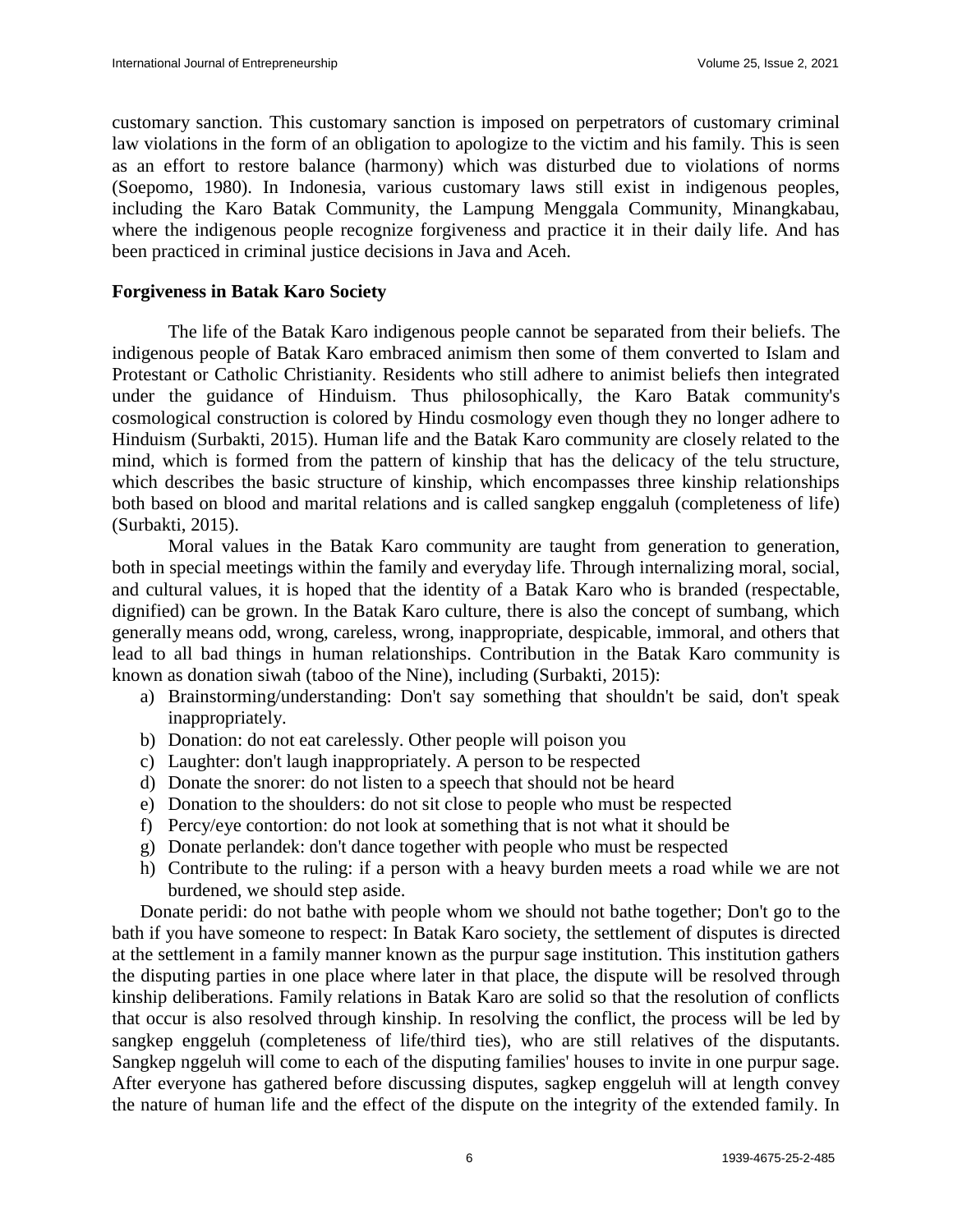this case, in general, after hearing the words of complaining, the parties will realize the mistake. They will make peace with each other, forgive each other, and promise to mutually correct the consequences of the violations that have been committed. This peace process will arrive at the admission of guilt and the parties' willingness to promise to forgive each other (Surbakti, 2015). Forgiveness in the Lampung Menggala Society: In the customary law community environment that is genealogical, which relies on kinship relationships, customary judges' function is played by the head of the relative. Likewise, in the Lampung community, traditional prowatin (punyimbang or seibatin) plays it (Widnyana, 1995). Adat Justice (adatrechtspraak) has a broad meaning and scope. The customary court in the sense of law and justice based on customary law or peaceful dispute resolution includes not only village court (dorp justice) or court based on customary law before the State court with a trial system before the official judge, but also all forms and systems of peaceful dispute resolution outside the official judiciary with a system of deliberation to reach a consensus between the parties directly without intermediaries or by using an intermediary who acts as a breaker or intermediary or contractor (Widnyana, 1995).

The settlement of cases in customary courts is to see who is guilty and who is aggrieved and seek settlement of the problem wisely so that balance in the disturbed community can be restored. As stated by Hilman Hadikusuma, the people of Lampung show harsh, vengeful, and do not want to lose, want to win by themselves. This outward appearance encourages the formation of conclusions as if the Lampung people's personality is rude and unconscionable (Hadikusuma, 1989). However, suppose this conclusion is faced with the view of the life of the Lampung ethnic community, namely Pi'il Pesenggiri, with the principles of attitude and behavior of meeting nyimah, nengah nyappur, and sakai sembayan. In that case, it will be seen that the people of Lampung have a cultural attitude that is open-handed, forgiving, and brotherhood. The basic thing that needs to be considered by everyone who wants to deal with Lampung people is to come to him with respect and kindness, to come with tepak sirih (sigeh) and just a gift, to ask his willingness to think of us as his children (Hadikusuma, 1989).

Peaceful dispute resolution in Lampung society is not only in civil matters but also in criminal matters. In terms of civilization, for example, neighbor relations, family relations, and farming. Meanwhile, criminal matters such as violent crime. The settlement method used is the arrival of the disputing parties to the customary local elders as an intermediary in the settlement process, submitting an apology, even though the party concerned is not the guilty party. In many cases, parties who come to visit and apologize will generally be offered Mewari (siblings or brotherhood), namely being appointed as a brother, being adopted as a child, or replacing a dead child. An offer like this should be accepted with sincerity, and then it is hoped that the brotherly relationship formed from Mewari will make both parties in dispute happy (Hadikusuma, 1989).

Forgiveness in Minangkabau Society: Since the introduction of Islam to the Minangkabau community, the legal norms in Minangkabau have accommodated many Islamic teachings. In the event of a dispute in the community, justice seekers bring a case of special impunity in a village's environment. In Minangkabau, a consensus is the highest king, so the trial of the people's heads is the highest level of justice in the Nagari. At a lower level, the court hearing that acts as a judge is a council of local rulers. The obligations of judges in resolving cases are: (1) reconciling those in dispute, (2) bringing both parties together, (3) investigating witnesses, (4) establish and pronounce decisions, (5) fear of Allah, (6) deciding based on justice, (7) making decisions by consensus.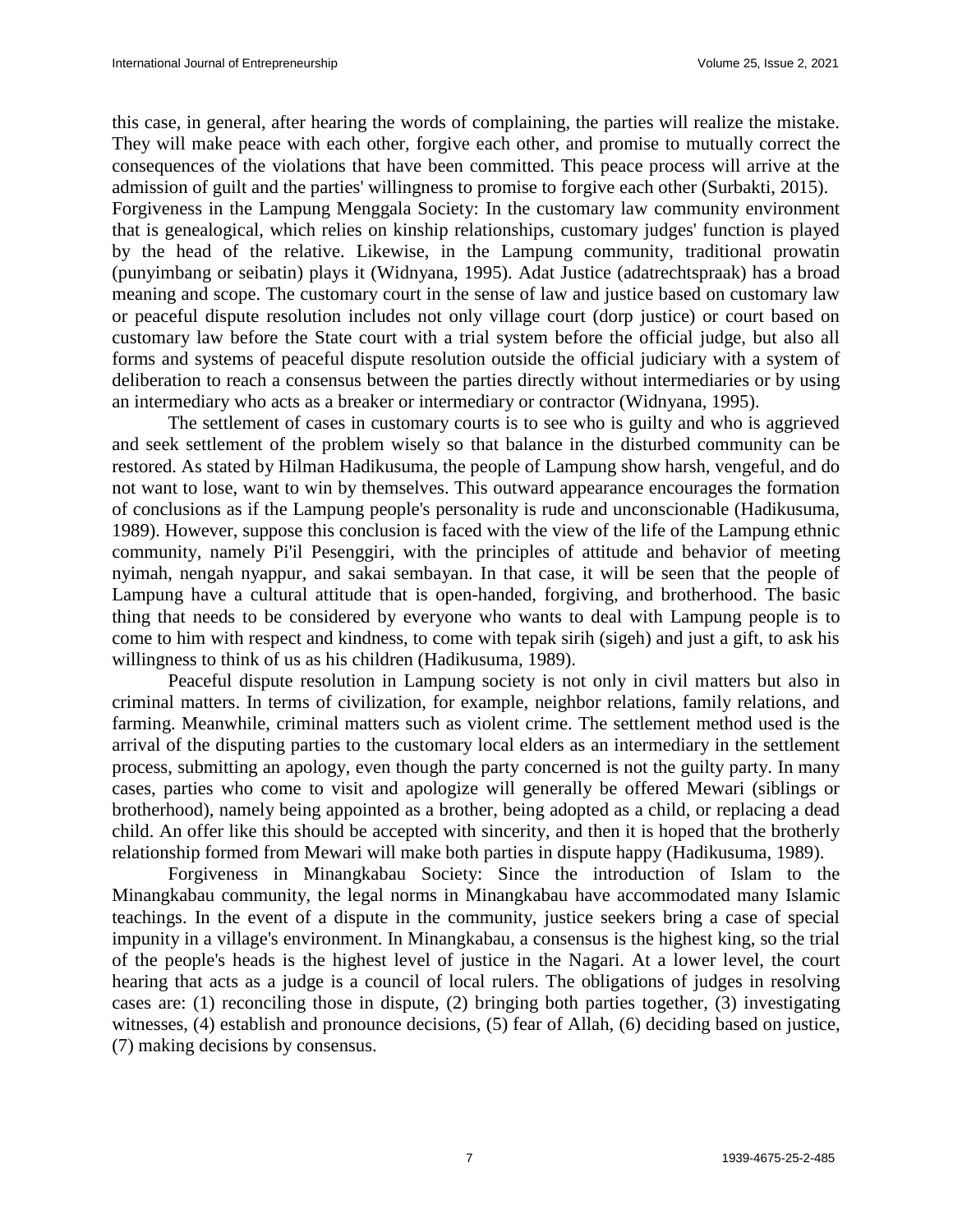Minangkabau has a customary criminal law rule called the Nan Duopuluak Law which regulates negotiating criminal matters. This criminal law rule is divided into two: the Salapan Law, which contains criminal law rules, and the Duobaleh Law, which contains evidence. The Law Nan Salapan or eight laws, contains eight prohibitions, including Tikam Kicuak (injuring and killing), Samun Saka (robbery and murder), Upeh Racun (poisoning accompanied by illness or death), Lancang Kicuak (fraud and lying), Sumbang Salah (disrespectful/indecent behavior and adultery), Rubrik Rampeh (seizing and seizing those who are seized are constantly being taken away), Thieves steal (theft with destruction or not) and Dagodagi (resistance to heads and disturbances of security and peace in nigari), of the eight types of criminal acts Sumbang Salah and Dago-dagi are offenses, while the others are crimes. Minangkabau's provisions aim to reconcile the two disputing parties, whereby penalties for crimes and violations can be replaced with fines and compensation to the injured person. In a series of the settlement of customary criminal cases, there is a party of peace held jointly between the party deemed guilty and the family and the party who suffered a loss. This grand event is then used as a forum for submitting an apology and submitting compensation to the injured party. The result achieved through this reconciliation is the restoration of imbalances that occurred due to criminal acts.

Forgiveness in Javanese Society: The resolution of legal problems common in Javanese society can be pursued through a direct resolution without a third party, involving a nonauthority third party, and involving an authorized third party (Surbakti, 2015). From the methods above, it can be seen that the Javanese people prioritize peace and the settlement of cases outside the court. In the peace process, it is hoped that a process of forgiveness of victims can occur. However, forgiveness does not only exist in the five ways of solving above, forgiveness is also in the court's settlement process, as seen in the Boyolali District Court decision with Register Number 115Pid.B/2009/PN.Bi regarding a hit and run case. The defendant Boyolali District Court was found legally and convincingly proven guilty of committing a criminal act because his negligence caused another person to be seriously injured. The defendant has been sentenced to 3 (three) months imprisonment with a probation period of 6 (six) months. The lightness of the judge's decision given is based on the judge's consideration of the case consist of politeness, young and has never been convicted, regretted his actions, promised not to repeat, peace between parties. The conciliation here was concluded after an apology was made from the defendant, and compensation was provided in medical expenses until the victim was cured and compensation because the victim was a worker. And there has been forgiveness from both the victim and his family.

Forgiveness in Acehnese Society: The Acehnese people recognize two norms as behavior regulators: norms originating from religion (God Almighty) and norms derived from customs (Sultan). Religious norms are adhered to based on God Almighty's belief, and customary norms are adhered to based on human power. Thus between the two, there is a clear difference, but society considers it an inseparable unity. In Acehnese society, especially in rural areas, the adage "hukom ngon adat lageezat ngon sifeut" is still popular, which means law and customs such as substances and properties. This adage can also be seen in how disputes are resolved in Acehnese society, especially in Bireuen District. The people of Aceh have an institutionalized cultural mechanism and have been passed down from generation to generation. A judicial institution is the last alternative to be adopted if the dispute cannot be resolved by deliberation. The traditional institution in Aceh society is called Tuha Peut, which can discuss, negotiate, and reconcile the disputing parties. Tuha Peut is a collection of community leaders who are then institutionalized. In the event of persecution or fighting, the Acehnese people recognize a customary institution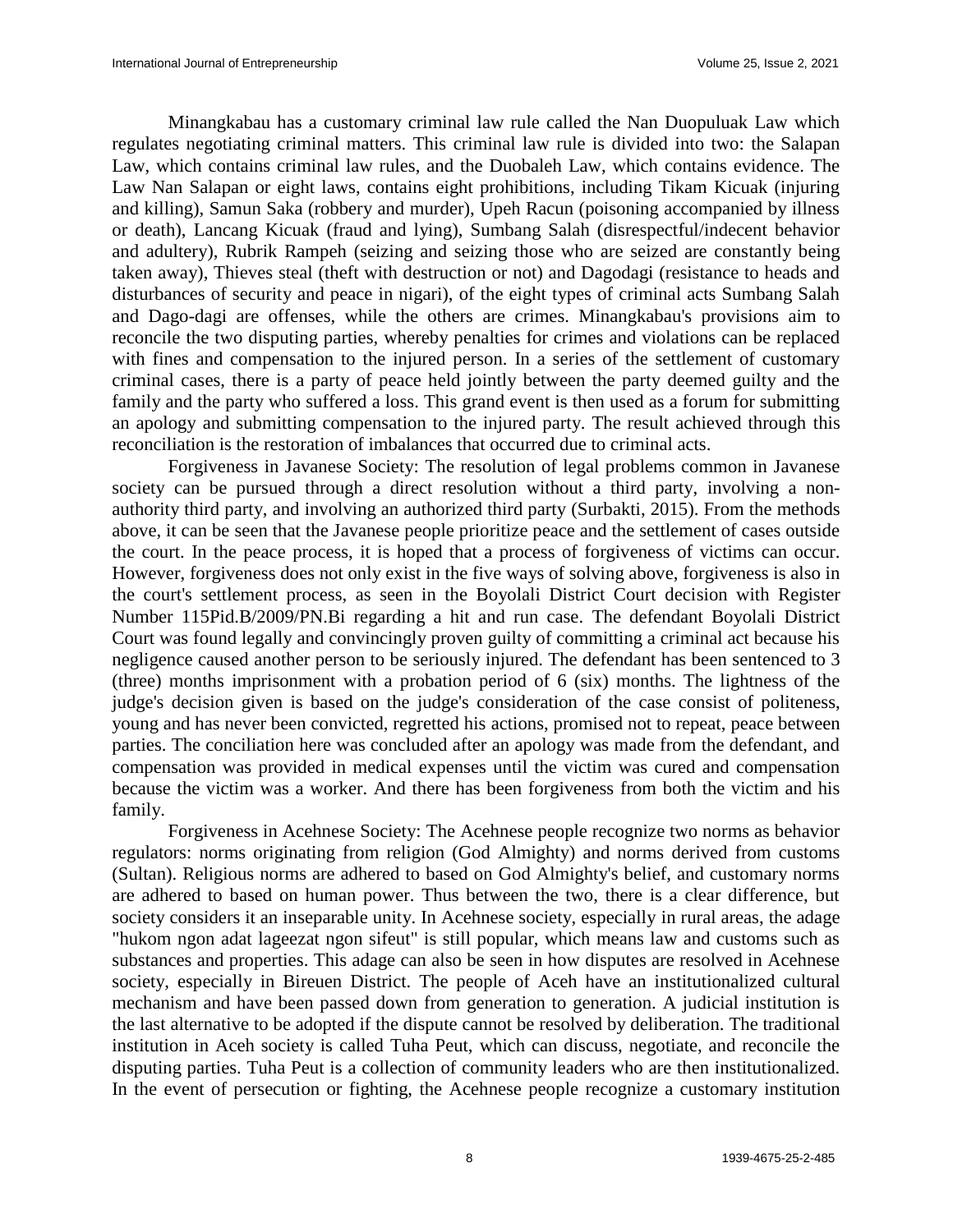called Sayam. This traditional institution seeks to bring about peace between two disputing parties, marked by bloodshed (Surbakti, 2015). In its development, Sayam was not only used to resolve disputes that spilled blood but were also generally used to resolve criminal cases that occurred in Acehnese society.

From the explanation above, it can be seen that the concept of forgiveness has long been practiced and spread in various parts of Indonesia. This concept appears in various forms of implementation in Indonesian society, where it can be concluded that the forgiveness that exists in indigenous peoples does not necessarily erase the crime, there are still sanctions given, but these sanctions are not only for the benefit of the victim and the perpetrator but also to restore the balance has been damaged as a result of a criminal act, and only in some cases that fall into the light category which other sanctions have not accompanied.

### **CONCLUSION**

In Indonesia, various customary laws still exist in indigenous peoples, including the Karo Batak Community, the Lampung Menggala Community, Minangkabau, where the indigenous people recognize forgiveness and practice it in their daily life. And has been practiced in criminal justice decisions in Java and Aceh. One alternative to minimize the burden of criminal cases in the judiciary is to strengthen forgiveness based on local wisdom. The principle of forgiveness has long been practiced and spread in various parts of Indonesia. However, for the sake of justice and legal certainty, this principle of forgiveness must be legitimized by regulations, both general and specific.

### **LIMITATION AND STUDY FORWARD**

This research is limited to Indonesian local wisdom that develops in legal science, which is based on existing ideas and approaches in the sense that it is limited by the scientific tradition in which legal scientists are located. This research is a series of previous studies. Previous research entitled "Existing Conditions Against the Principle of Forgiveness in Indigenous Law Communities and the Strengthening of the Principle of Forgiveness in the Criminal Law System", the research that will be carried out is related to "Strengthening the Principle of Forgiveness in the Indonesian Criminal Law System in terms of Lampung Local Wisdom in Minimizing the Burden of the Judiciary ( Study in the Legal Area of the Tanjungkarang High Court) ", further research examines the application (trial) of strengthening the legality principle in the criminal law sub-system, especially in material criminal law (providing input to the drafting team of the National Criminal Code Bill, and disseminating the principle of forgiveness to institutions. Related and community leaders to reduce the burden on the judiciary, especially in the context of settling minor cases.

### **ACKNOWLEDGEMENT**

The author would like to thank the Institute for Research and Community Service, The University of Lampung, for providing moral and financial support to the author in conducting this research.